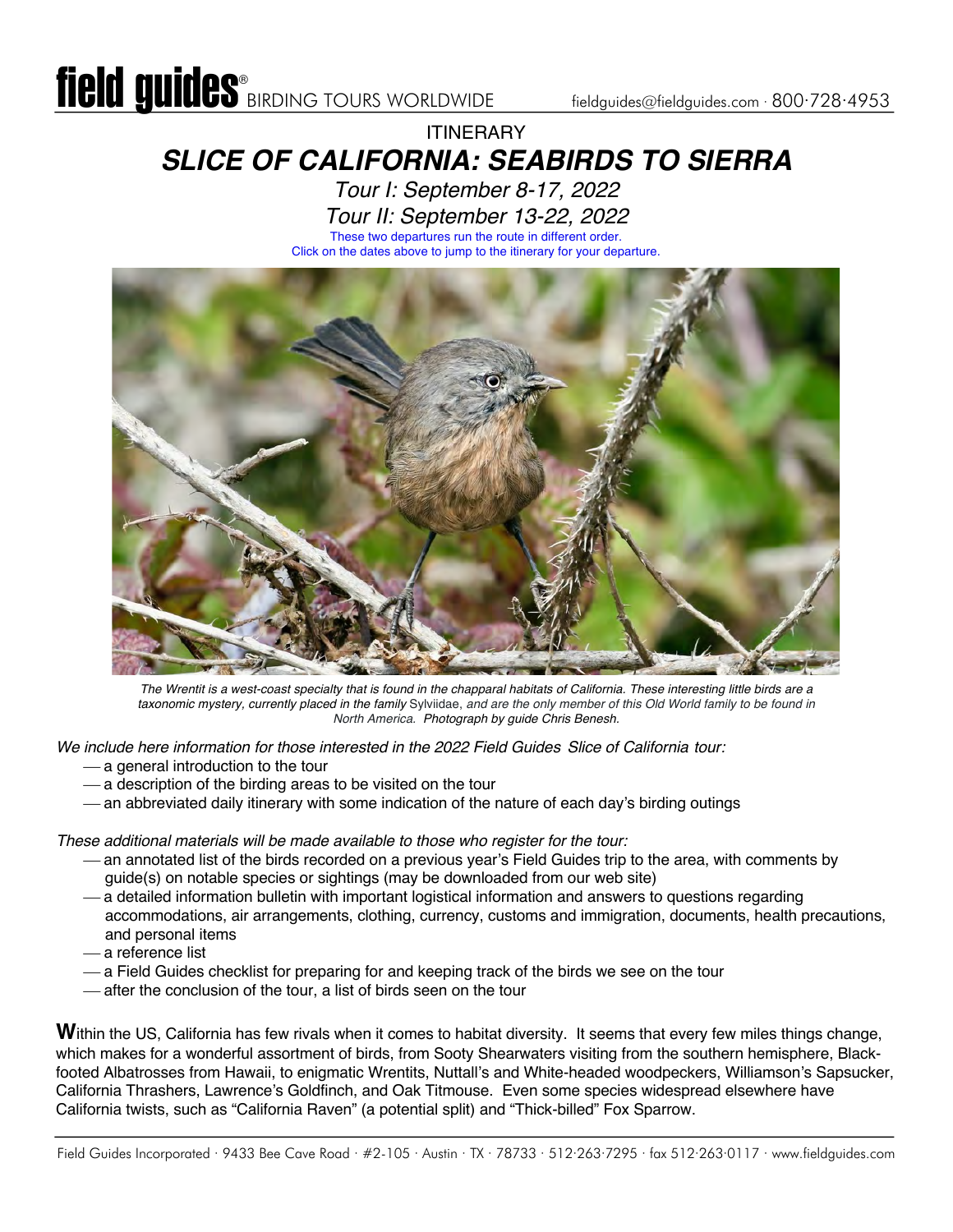From the coast we'll cross the Diablo Range and the agricultural Central Valley on our way to the Sierra Nevada range. We will spend a couple of days exploring different elevations in the Sierra, birding the conifer forests and productive deciduous riparian and meadow habitats.

We'll spend the remainder of the trip exploring the San Francisco Bay Area in depth. In summer, coastal fog comes in off the ocean and is caught by the coast slopes, often only passing through the famous Golden Gate or low passes in the hills. This creates an incredible moisture gradient, giving each region of the Bay Area a different climate and habitat type. We will be covering the rocky coast, coast slope, San Francisco Bay itself, as well as the inland Diablo range—each with different avifaunas. The diversity within the Bay Area makes for great birding. A highlight will be a pelagic trip to the rich waters of the Pacific, where our main quest will be a diversity of seabirds, from shearwaters, to storm-petrels, phalaropes, and yes, even a Black-footed Albatross. Most common at this time of year are Sooty and Pink-footed shearwaters, Common Murre, Cassin's (if there is krill) and Rhinoceros auklets, and who knows what else—the ocean always holds surprises. Mammal watching tends to be spectacular during our pelagic trip.

**All participants will be required to confirm they will have completed a full COVID vaccination course at least two weeks prior to the tour (which, for tours departing on or after March 1, 2022, includes a booster)**. Having a vaccinated group will greatly diminish but not eliminate the possibility of the group and individual participants being adversely affected by COVID-19. **We are requiring all of our staff guides to be vaccinated, including getting the booster**. Note too, that many travel destinations are or soon will be requiring proof of vaccination for entry to bypass testing delays or quarantine, and that entry requirements for a destination can change at any time. Proof of a booster shot, too, may become a requirement for some travel destinations if they choose to declare that vaccinations do not last indefinitely. And having a booster means your risk is lowered and your travel plans and those of our group are less likely to be disrupted.



*The Black-footed Albatross is the only dark albatross in the northern Pacific. They are regular wanderers to the seas along the California coast, and we are likely to see one on our pelagic trip. Photograph by guide Tom Johnson.*

*We want to be sure you are on the right tour! Below is a description of the physical requirements of the tour. If you are concerned about the difficulty, please contact us about this and be sure to fully explain your concerns. We want to make sure you have a wonderful time with us, so if you are uncomfortable with the requirements, just let us know and we can help you find a better fitting tour! Field Guides will not charge you a change or cancellation fee if you opt out within 10 days of depositing.*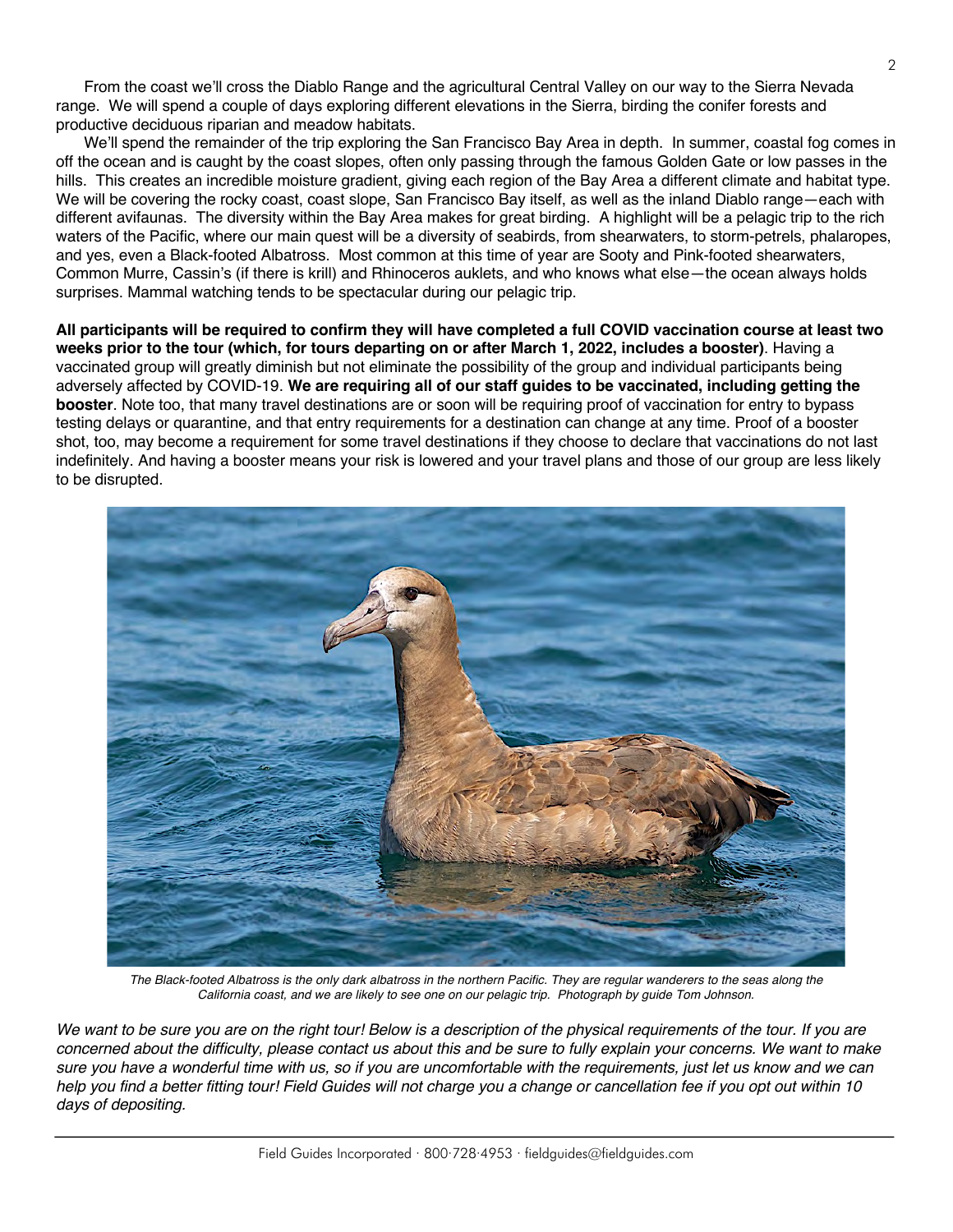#### **Physical requirements of this tour**

- **TRAILS & WALKING**: Moderate amounts of walking (up to 2 miles per outing), some of it on paved, dirt, or gravel roads, some on fairly wide trails, and some on uneven or narrower trails with obstacles such as rocks, fallen limbs, or tree trunks. No steep trails, but participants should be able to walk up to 2 miles over undulating, sometimes uneven terrain (lightweight hiking boots recommended).
- **POTENTIAL CHALLENGES**: We cover much ground on this tour, and some days will feature long periods of time in the vans and lots of roadside birding with much getting in and out of vans. Sea conditions for our boat trip into Half Moon Bay may vary from fairly calm to choppy (motion sickness precautions recommended).
- **PACE**: Early mornings (5:30-6:30 a.m. breakfasts), with both morning and afternoon birding sessions but one or two afternoon breaks during the tour. On some afternoon, we will be in transit between lodgings. Most days will include a full day of birding with a picnic lunch in the field or a stop in a café.
- **ELEVATION**: Birding on this tour will be from sea level to moderately high elevations in the Sierra (9700 feet). Our highest nights will be in Lee Vining at 6,781 feet above sea level.
- **WEATHER**: Fall weather is pleasant in California. Expect temperatures in the low 50s in the evening, with days ranging from the low 70s to mid-80s F. Rain showers are possible, and wind can make it feel quite chilly, especially in the mountains.
- **VEHICLE SEATING**: So that each participant has equal opportunity during our travel, we employ a seat rotation system on all tours. Participants will need to be flexible enough to maneuver to the back of the vehicle on occasion. Those who experience motion sickness will need to bring adequate medication for the duration of the tour, as we are not able to reserve forward seats for medical conditions.
- **BATHROOM BREAKS**: Whenever possible, we use modern, indoor restrooms, but on occasion, participants should be prepared to make a comfort stop in nature.
- **OPTING OUT**: Where we are staying multiple days in the same lodging, participants can easily opt to sit out a day or sometimes a half-day. This will not be possible on days when we are changing locations.

If you are uncertain about whether this tour is a good match for your abilities, please don't hesitate to contact our office; if they cannot directly answer your queries, they will put you in touch with one of the guides



*We'll bird in some beautiful habitat near Mono Lake. Photograph by participant Bill Telfair.*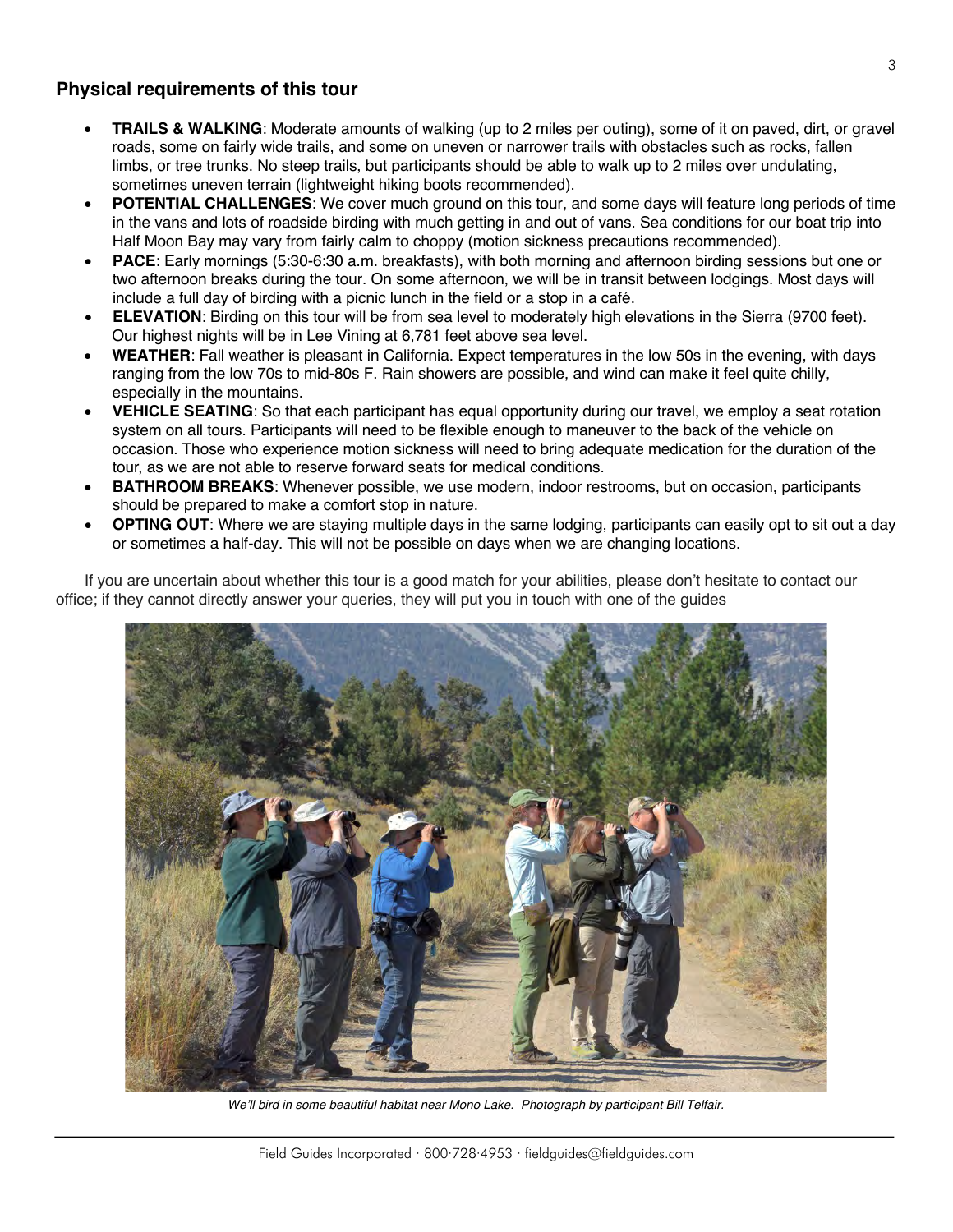#### **About the Birding Areas**



**The Diablo Range** creates the eastern border of the San Francisco Bay Area. Unlike the coastal Santa Cruz Mountains, the Diablo is dryer and therefore differs in its birdlife. The mix of grassland, chaparral, oak woodland, and Gray Pine stands makes for an exciting diversity of birds. Here we will be looking for Wild Turkey, Greater Roadrunner, Nuttall's and Lewis's woodpeckers, California Thrasher, Oak Titmouse, Phainopepla, Yellow-billed Magpie, Lawrence's Goldfinch, California Towhee, and Rufous-crowned Sparrow.

**The Sierra Nevada —**The great Central Valley of California is circled by a ring of oak savanna on the slopes of the Diablo Range on the west and the Sierra Nevada on the east. A little higher up in the Sierra Nevada, the forests are dominated by conifers, from the massive Giant Sequoias at lower elevations to Lodgepole Pine in higher elevations. To fully appreciate the bird life of this zone we need to move up and down in elevation. We will visit the Calaveras Big Trees State Park where we will concentrate on finding woodpeckers, including the beautiful White-headed Woodpecker. In this general area we'll look and listen for Mountain Quail, Red-breasted Sapsucker, Mountain Chickadee, Hermit and MacGillivray's warblers, and Cassin's Vireo, among others. Venturing higher up on the Sierra we may see some of these same species, with a better chance for Williamson's Sapsucker, Clark's Nutcracker, Townsend's Solitaire, Cassin's Finch, Red Crossbill, and 'Thick-billed' Fox Sparrow.

On our drive east and south from the crest of the Sierra Nevada to Lee Vining, the landscape will become drier and

drier—the east slope of the Sierra is drier than the west slope—but birds here congregate in riparian zones and along waterways. We will bird conifer forests and a good riparian zone up above Lee Vining to find any forest birds that have eluded us so far. We may also encounter the rare Black-backed Woodpecker, American Dipper, Green-tailed Towhee, and Woodhouse's Scrub-Jay. The Mono Lake Basin around Lee Vining is a wide-open landscape of high desert (including some of our favorite views in all of North America), and we'll search for Greater Sage-Grouse, Sage Thrasher, Sagebrush Sparrow, Pinyon Jay, Mountain Bluebird, and more.

**California's Central Coast—**The San Mateo County coastline, with its beautiful beaches, the Santa Cruz Mountains, seaside cliffs, and rocky shoreline, all add up to a lovely area for birding. In the coastal chaparral we will look for Wrentit, California Quail, Bewick's Wren, "Nuttall's" White-crowned Sparrow, and Spotted Towhee. The coastal slope is moister than any other area we will visit on this tour, so there are plenty of creeks with great willow/alder riparian forests to bird. Here we will look for 'California' Red-shouldered Hawk, Band-tailed Pigeon, Vaux's Swift, Pacific-Slope Flycatcher, Bushtit, Chestnut-backed Chickadee, Pygmy Nuthatch, Warbling Vireo, Orange-crowned and Wilson's warblers, and more. At this time of year vagrant landbirds are found on the coast, and these sometimes provide a nice spice to the tour. We will be alert and looking for any oddities, but our emphasis will be on finding the "California birds" that belong here.

Coastal birding throughout the county might reveal Pacific Loons, Western Grebes, or Surf Scoter, or maybe some shorebirds such as Willet, Marbled Godwit, and Snowy Plovers. Other common coastal birds include Brown Pelican, Brandt's and Pelagic cormorants, and Western and Heermann's gulls. As shorebirds will be heading south at this time of year, we will make sure to visit some great shorebirding sites in the Bay Area.

**Pelagic Birding—**A highlight of any California birding trip is a pelagic trip. The waters off Half Moon Bay have only been explored relatively recently, but have proven to offer exciting opportunities for pelagic birding. We will likely go at least twenty miles offshore, but this varies depending on sea conditions and where the activity is. September is the peak of seabirding in California, with the greatest diversity of any time of year. We expect numbers of Sooty and Pink-footed shearwaters, as well as some Buller's and maybe even the uncommon Flesh-footed. If we are lucky, we could encounter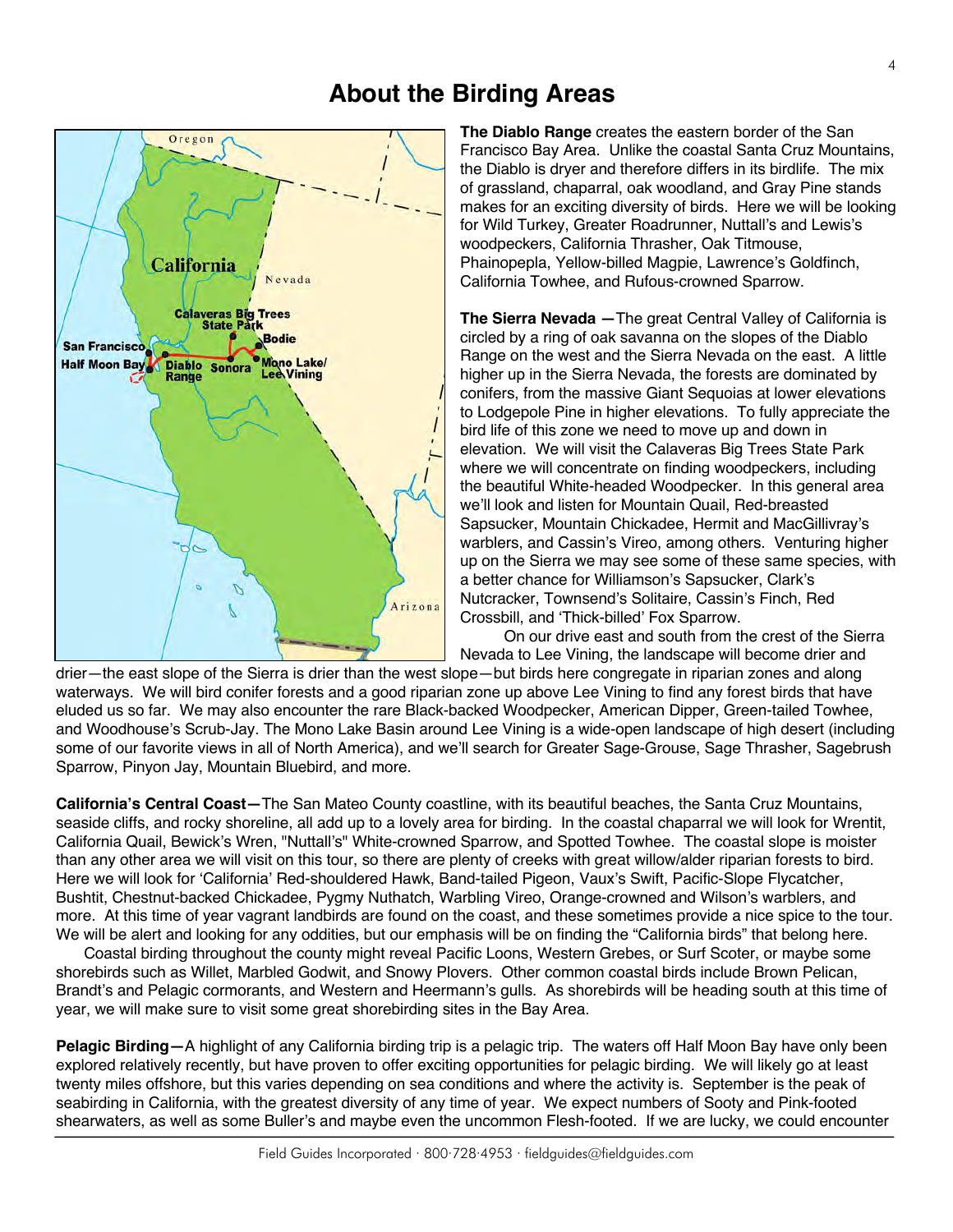<span id="page-4-0"></span>storm-petrels, with Ashy being the most common species. We have had excellent success finding Black-footed Albatross, and occasionally we've even seen Laysan Albatross here. Resident Common Murres will be around as well as Rhinoceros and Cassin's auklets, although the latter is dependent on the presence of krill. The marine mammal show can be fantastic, with Humpback Whale, Blue Whale, Northern Fur Seal, Dall's Porpoise, Steller's Sea Lion, Northern Right Whale Dolphin, and Risso's Dolphin all possible. As is always the case on a pelagic trip, we may just run into something very surprising – in recent years, we've seen Blue-footed and Brown boobies, Northern Gannet, Hawaiian Petrel, and more during our tours!



*There are two distinct Chestnut-backed Chickadee populations in California, and we'll likely see examples of both. The coastal birds have grey flanks, like this individual, while the interior birds have chestnut flanks. Photograph by guide Tom Johnson.*

# **Itinerary for Slice of California**

## **Tour I**

**Day 1, Thu, 8 Sep. Arrival in San Francisco.** Upon arrival in San Francisco you may take the hotel courtesy bus from the airport. Please plan to arrive in time to meet in the hotel lobby at 6:00 p.m. for our welcome dinner. Night in Burlingame, near San Francisco Airport.

**Day 2, Fri, 9 Sep. San Francisco Bay birding.** We will begin our California adventure by searching for birds along the southwestern shore of the San Francisco Bay, from Burlingame south to the San Jose area. This day should get us acquainted with the legions of waterbirds and shorebirds that call the Bay home, as well as Ridgway's Rail, Nuttall's Woodpecker, California Scrub-Jay, Burrowing Owl, Vaux's Swift, California Towhee, and more. Night near San Francisco Airport.

**Day 3, Sat, 10 Sep. Central Valley; drive to Sierra.** After an early breakfast, we will head east to the Sierra Nevada with many important stops in-between. First we'll explore the scrubby chaparral zone of Mines Road in the Diablo Range, searching for Yellow-billed Magpie, California Thrasher, California Quail, Lawrence's Goldfinch, Bell's Sparrow, Lewis's Woodpecker, and more along the way. We will descend through Del Puerto Canyon and head east across the Central Valley, into the west flank of the Sierra Nevada where we will get back into forested habitats again. This will be a long, but birdy and enjoyable day. Night in Sonora.

**Day 4, Sun, 11 Sep. West slope of Sierra.** Today we'll concentrate on birding the conifer forests of the western Sierra. Our primary destination is Calaveras Big Trees State Park, where we'll stroll through an impressive grove of Giant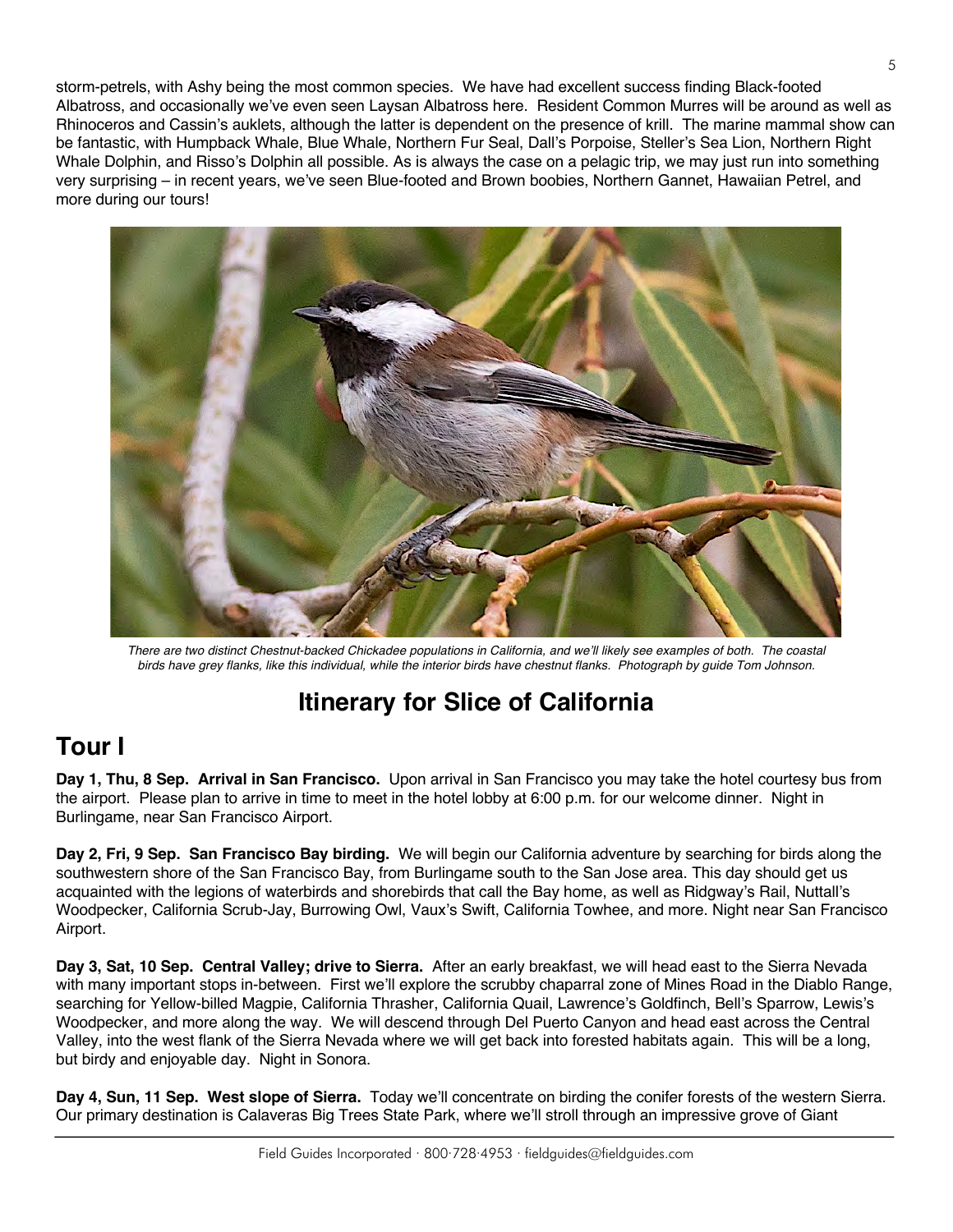Sequoias and look for White-headed Woodpecker, Red-breasted Sapsucker, and Pacific Wren (among others). Later, we will continue to higher elevations to focus our efforts on finding the elusive Mountain Quail. Night in Sonora.

**Day 5**, **Mon, 12 Sep. Sierra to Lee Vining.** This morning we'll cross the Sierra on Route 108, cresting at Sonora Pass. We'll bird along the road and at the pass in search of Sierran specialties like Mountain Quail, Cassin's Vireo, Hermit Warbler, and more. In the afternoon, we'll be introduced to the magnificent Mono Lake Basin. Night in Lee Vining.

**Day 6, Tue, 13 Sep**. **Lee Vining.** We'll devote a full day to birding environs near Mono Lake and the town of Lee Vining, hoping to find Pinyon Jays, Brewer's and Sagebrush sparrows, and Sage Thrashers. In the afternoon we will visit the ghost town of Bodie, where we can enjoy a historical tour and look for the Greater Sage-Grouse that are quite reliable here. Night in Lee Vining.



*We'll visit the ghost town of Bodie in the eastern Sierra, where we'll watch for Greater Sage-Grouse in the sagebrush flats near town. This is one of the best places we've found to see these birds. Photograph by guide Tom Johnson.*

**Day 7, Wed, 14 Sep. Return drive to the coast.** In the early morning, we'll seek out any species or habitats that we haven't sampled yet in the Lee Vining area. This is a travel day; however, we will be watching for any species that may have eluded us so far and will make an effort (time permitting) to find as many of them as we can. Night in Half Moon Bay.

**Day 8, Thu, 15 Sep**. **Pelagic trip**. After an early breakfast, we'll head to the harbor and board our boat. We will join Alvaro Jaramillo and embark on our pelagic adventure together. We will be at sea for at least eight hours, possibly more. Night in Half Moon Bay.

**Day 9, Fri, 16 Sep. Birding the outer coast of San Mateo County** This day will give us an opportunity to visit coastal harbors, riparian zones, agricultural fields, and even a stunning grove of towering Coast Redwoods. Our target birds will depend a bit on what we haven't seen yet at this point in the tour, but may include Wrentit, Surfbird, Hutton's Vireo, Tricolored Blackbird, Snowy Plover, Townsend's Warbler, and Pacific-slope Flycatcher. We will enjoy a farewell dinner at a restaurant in the Half Moon Bay area. Night in Half Moon Bay.

**Day 10, Sat, 17 Sep. Departure for home.** We'll leave for the airport this morning (about thirty minutes away) at around 8:00 a.m. (for 11:00 a.m. flights). If you plan to leave later (or earlier), you may take a taxi to the airport (around \$50). Have a safe trip!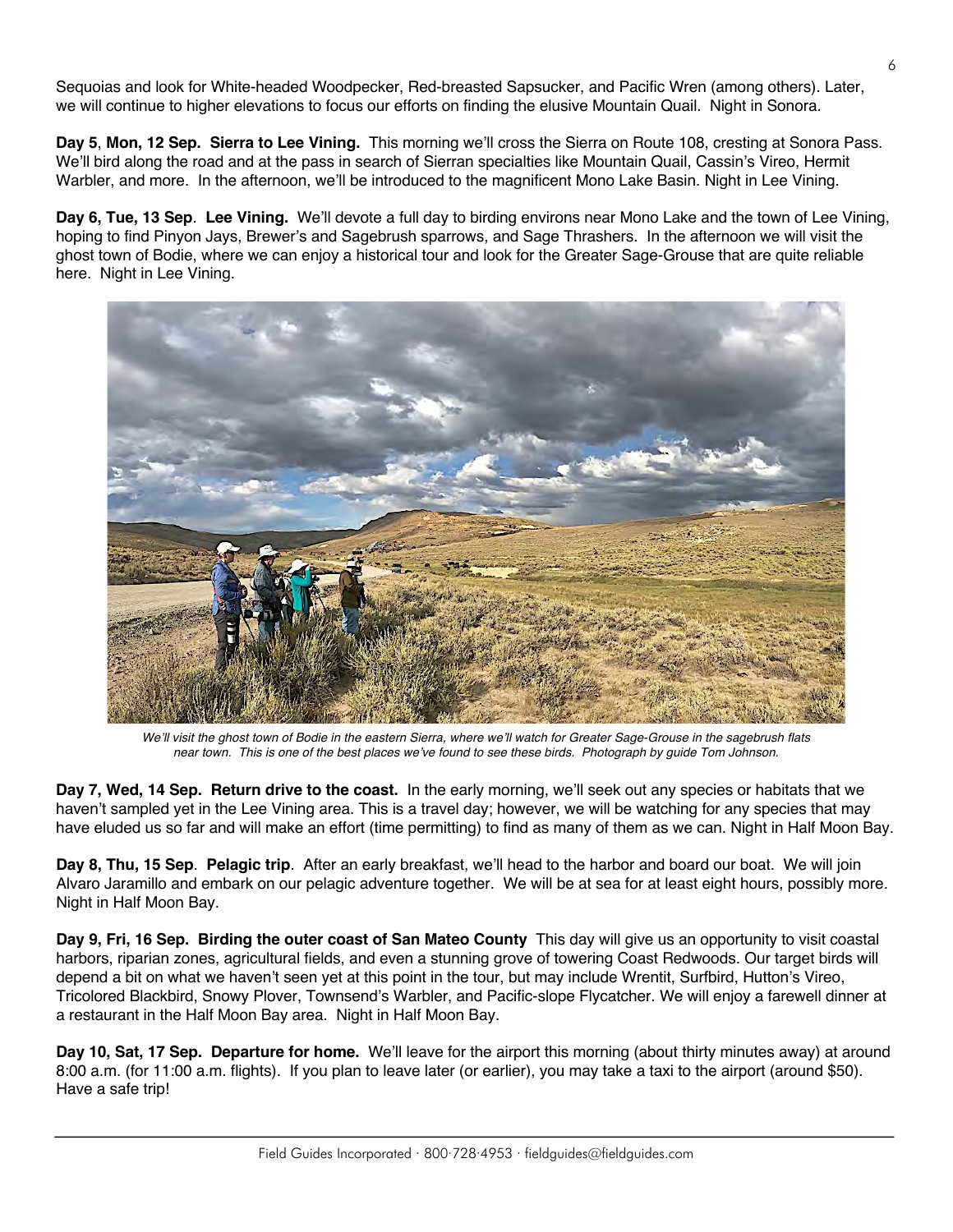<span id="page-6-0"></span>

*The distinctive White-headed Woodpecker is a specialty of coniferous forests of the far western US. We'll look for them when we visit the Calaveras Big Trees State Park. Photograph by guide Chris Benesh.*

## **Tour II**

**Day 1, Tue, 13 Sep. Arrival in San Francisco.** Upon arrival in San Francisco you may take the hotel courtesy bus from the airport. Please plan to arrive in time to meet in the hotel lobby at 6:00 p.m. for our get-acquainted dinner. Night near San Francisco Airport.

**Day 2, Wed, 14 Sep. Bay Area birding.** The schedule today is not set in stone. Our options in and around the Bay Area are many. Perhaps we will venture to the crest of the Santa Cruz mountains and then descend to the south bay near San Jose looking for lingering shorebirds, Forster's Terns, Black-necked Stilt, Black-throated Gray Warbler, Western Bluebird, or a dizzying number of other species that make the San Francisco Bay Area their home. Night in Half Moon Bay.

**Day 3, Thu, 15 Sep. Pelagic trip**. After an early breakfast, we'll head to the harbor and board our boat. We will join Tom Johnson and the Slice of California I group to embark on our pelagic adventure together. We should be at sea for at least eight hours, possibly more. Night in Half Moon Bay.

**Day 4, Fri, 16 Sep. Coastal birding.** Today we will visit the coastal chaparral, marshes, rocky coasts, and willow thickets of San Mateo County. The habitat is diverse and so will be the species we see. We will keep our options open and visit several areas that have proven to be recently productive. Night in Half Moon Bay.

**Day 5, Sat, 17 Sep. Central Valley; drive to the Sierra Nevada.** After an early breakfast, we will head east to the Sierra with many stops in-between. First we'll explore the scrubby chaparral zone of Mines Road in the Diablo Range, winding our way through to the Central Valley, and searching for Yellow-billed Magpie, California Thrasher, Lawrence's Goldfinch, Lewis's Woodpecker, and more along the way. We will continue across the Central Valley, heading east to the foothills and into the west flank of the Sierra Nevada where we will get back into the forests again. This will be a long, but birdy and enjoyable day. Night in Sonora.

**Day 6, Sun, 18 Sep. West slope of Sierra.** Today we'll concentrate on birding the conifer forests of the western Sierra. This will mean working Highway 4 with a productive stop at Calaveras Big Trees State Park to walk through the Giant Sequoias and search for woodpeckers. We will continue to higher elevations if time permits. Night in Sonora.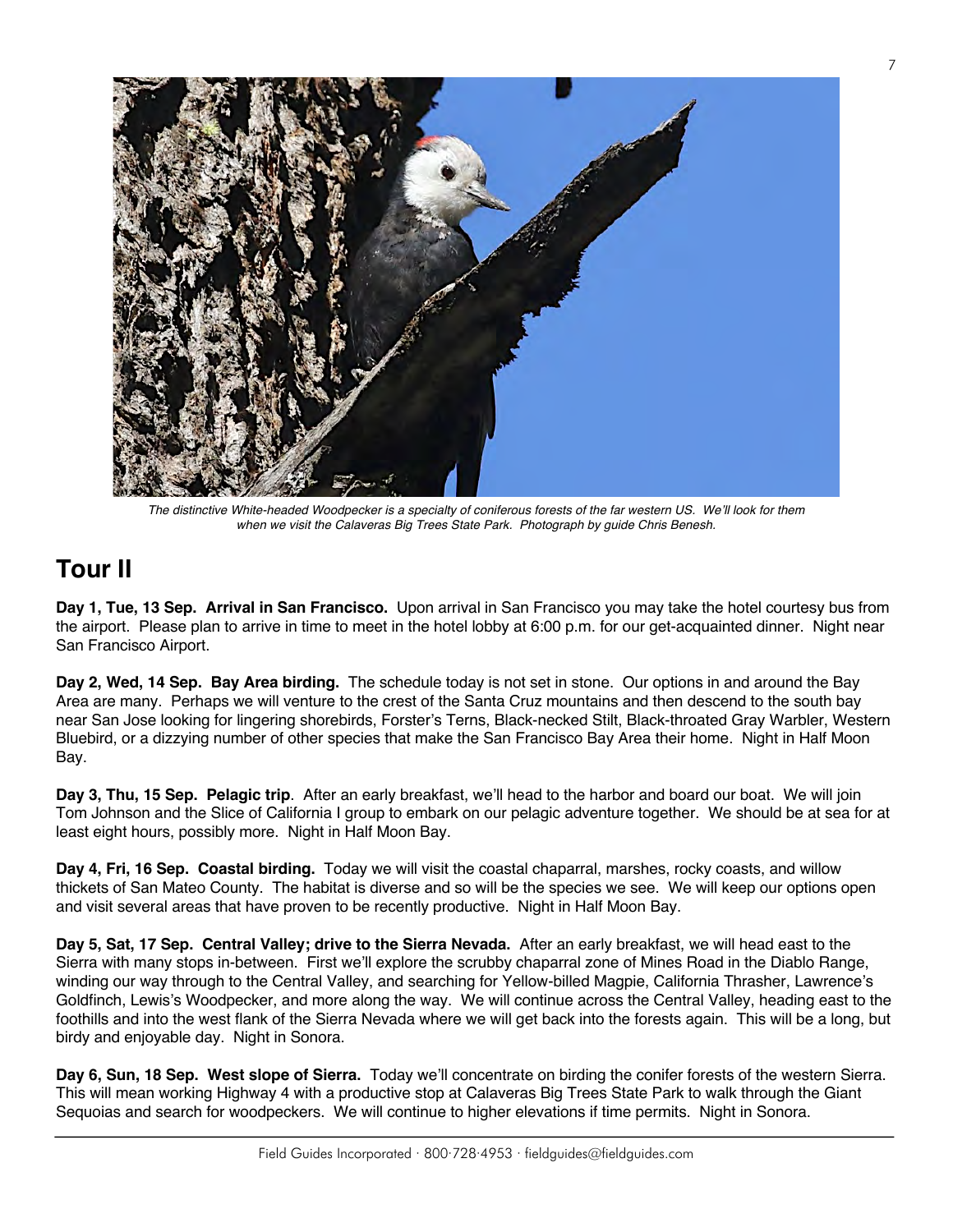**Day 7**, **Mon, 19 Sep. Sierra to Lee Vining.** This morning we'll cross the Sierra Nevada on Route 108, cresting at Sonora Pass. We'll bird along the road and at the pass in search of Sierran specialties. Night in Lee Vining.

**Day 8, Tue, 20 Sep**. **Lee Vining.** We'll devote a full day to birding environs near Mono Lake and the town of Lee Vining. In the afternoon we will visit the ghost town of Bodie, where we can enjoy the place and look for sage species such as Greater Sage-Grouse. Night in Lee Vining.

**Day 9, Wed, 21 Sep. Return drive to San Francisco.** Today is a travel day; however, we will be watching for any species that may have eluded us so far and will make an effort (time permitting) to find as many of them as we can. If conditions allow, we might finish the daylight hours in San Rafael watching Vaux's Swifts go to roost. Night in San Francisco.

**Day 10, Thu, 22 Sep. Departure for home.** You may plan to depart for home at any time today; the hotel has a free shuttle to the airport. Have a safe trip!

#### **About Your Guides**

#### **Tour I:**

**Tom Johnson** grew up watching birds in central Pennsylvania. Interested in science and the outdoors from a young age, he became involved in a variety of field projects throughout his school years, including banding migrant landbirds and conducting point counts for the 2nd Pennsylvania Breeding Bird Atlas. He was fortunate to pursue undergraduate studies in biology at Cornell University, where he became even more excited to learn about systematics and migration while surrounded by the amazing ornithologists and birders of the Cornell Lab of Ornithology.

Since graduating, Tom has spent much of his time studying seabirds off the East Coast of North America, conducting line transect surveys from NOAA ships between Nova Scotia and the Bahamas. When he's not otherwise occupied, he loves to devote time to wandering, taking photos, and searching for vagrants and hybrid birds.

Tom has long been interested in sharing his enthusiasm for exploring bird identification, distribution, and migration dynamics; he is a regional editor for *North American Birds* magazine and writes a regular column on identification for *Birding* magazine. Perhaps most of all, he loves sharing his passion for the natural world with others out in the field, and he's excited to have the opportunity to do this while leading for Field Guides.

#### **Tour II:**

**Chris Benesh** grew up studying natural history in California, where he was inspired by his father to take up birding as a teenager. After earning a degree in zoology from UC Santa Barbara in 1987, Chris moved to Austin to join the Field Guides staff. Since then, his life has undergone a wonderful transformation. The intervening years at Field Guides have taken him to many corners of the world and across both the Arctic and Antarctic circles! Chris takes an interest in nearly anything that flies, and you might catch him sneaking a peak at a passing aircraft, or stopping to examine a butterfly or odonate. You might also notice him getting especially excited at the sighting of a rare or wonderful mammal (heck, he can get excited about a squirrel).

*"I would travel with Chris Benesh anywhere, any time. He is calm, pleasant, and good-humored. He is not only brilliant at finding and spotting birds, but equally brilliant at ensuring that every member of the group gets a great look at the bird…" B.M., Arizona's Second Spring*

Chris's passion for education has led to his serving on the Arizona Bird Committee, leading the occasional workshop, presenting at birding conventions, and—we must add—thoroughly explaining in admirable detail the nuances of flycatchers to tour participants and colleagues alike. These days, a lot of his "down time" is spent at home in Tucson watching his two wonderful kids, Sean and Linnea, grow.

Visit https://fieldguides.com/our-staff/ for complete tour schedules for Tom and Chris; just click on their photos.

*"Tom Johnson [is] everything you would ever want in a birding guide. I have never known anyone who can get the target bird in the scope and ready for viewing faster... He hears the bird, scopes it, and we see it!" G. T., Spring* 

*in Cape May*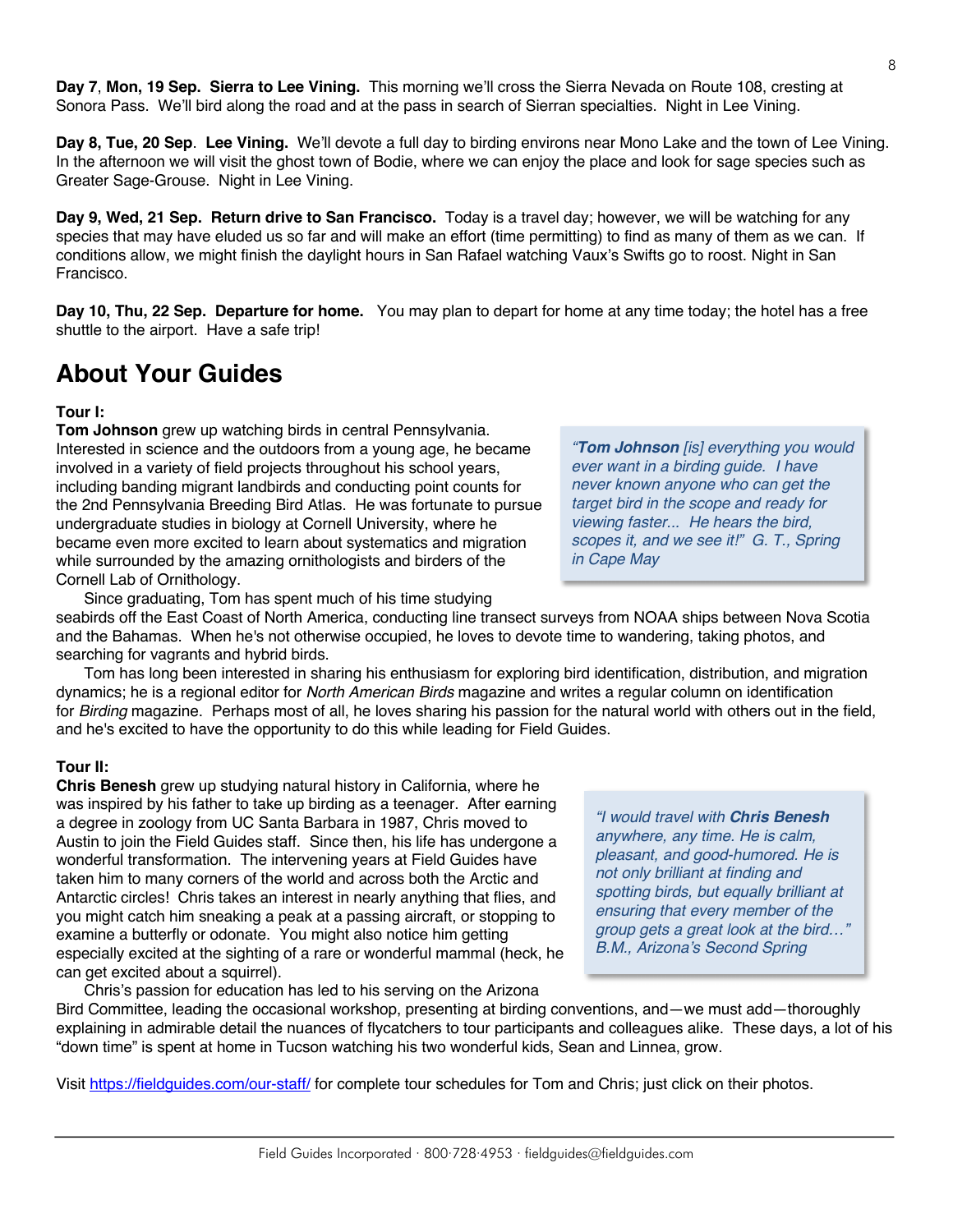#### **Financial Information**

**FEE: \$4575 from San Francisco DEPOSIT:** \$450 per person **FINAL PAYMENT DUE:** May 11, 2022 (TourI); May 16, 2022 (Tour II **SINGLE SUPPLEMENT (Optional\*):** \$925 **LIMIT: 7**

**Special Note: Tour fees may be subject to change due to the global economic effects of COVID-19.**

We have published the itinerary and price for this tour with the understanding that during these uncertain times we are likely to encounter unforeseen changes. Some of our tours may incur higher costs due to increases in currency exchange rate fluctuations or COVID-19 related fees imposed by countries and/or suppliers. Travel and hospitality companies all over the world have been adversely affected by the pandemic, and there is no guarantee that all of the lodging and transportation we have booked for this tour will still be available at the time of departure. We hope to maintain our services as indicated in our itinerary as well as our published tour fee. However, if changes are required we will make every effort to maintain the quality of the itinerary as it is published with the most appropriate substitutions available. Should any necessary changes or other unforeseen causes result in an increase in service rates to us, we reserve the right to pass on those increases in fees to the tour participant.

#### **Other Things You Need to Know**

**TOUR MANAGER:** The manager for this tour is Caroline Lewis. Caroline will be happy to assist you in preparing for the tour. If you have any questions, please don't hesitate to call her!

**A NOTE ON ELEVATION:** We will reach an elevation of 9,624 feet on this tour at Sonora Pass; our Sierra Nevada birding will mostly be between 4,500 feet and 8,000 feet in elevation

**AIR ARRANGEMENTS**: Field Guides is a full service travel agency and your tour manager will be happy to assist you with flights to join this tour. Field Guides does not charge a service fee for these services to clients booking a tour. However, we understand that tech-savvy clients often prefer to shop online or that you may wish to use mileage to purchase tickets. Regardless of which method you choose, your tour manager will be happy to provide assistance regarding ticket prices and schedules, along with rental cars and extra hotel nights as needed.

Please be sure to check with your tour manager prior to purchasing your ticket to make sure the flights you have chosen will work well with the tour itinerary and that the tour is sufficiently subscribed to operate. Once purchased, most airline tickets are non-refundable and carry a penalty to change. Field Guides cannot be responsible for these fees. **Also, it is imperative that we receive a copy of your comprehensive flight itinerary—including any and all flights not covered in the tour fee—so that we may track you in the event of missed connections, delays, or other mishaps.**

**DOCUMENTS: All participants and your Field Guides guide(s) will be required to have completed a full course of vaccination at least two weeks prior to the tour. Be sure to share proof of such vaccination with our office and bring a physical copy of your vaccination proof on tour.**

**LUGGAGE:** Please be aware that many airlines have recently modified their luggage policies and are charging additional fees for checked bags. Updates could easily occur before your departure, so you may wish to contact your airline to verify the policy. Additional charges for bags on any flights, whether these are covered by the tour fee or not, will be the client's responsibility.

**TOUR INCLUSIONS/EXCLUSIONS:** The **tour fee** is \$4575 for one person in double occupancy\* from San Francisco. It includes all lodging from Day 1 through Day 9, all meals from dinner on Day 1 through dinner on Day 9, all ground transportation, boat trips, entrance fees, and the guide services of the tour leader(s). Tipping at group meals and for drivers, porters, and local guides is included in your tour fee and will be handled for the group by your Field Guides leader(s). However, if you would like to recognize your Field Guides leader(s) or any local guide(s) for exceptional service, it is entirely appropriate to tip. We emphasize that such tips are optional and not expected.

The above fee does not include your airfare to and from San Francisco, airport taxes, any checked or carry-on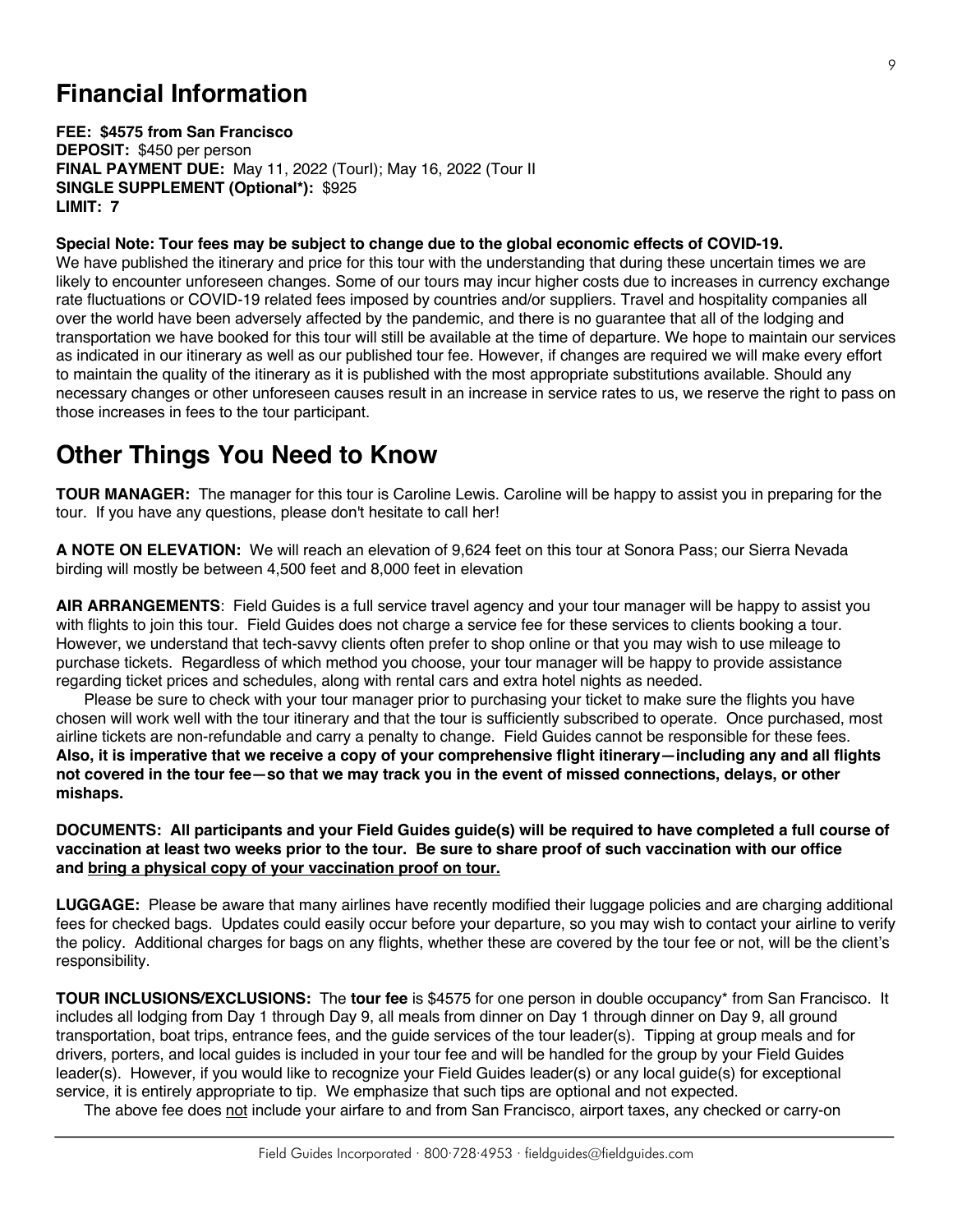baggage charges imposed by the airlines, any alcoholic beverages, optional tips to local drivers, phone calls, laundry, or other items of a personal nature.

The **single supplement** for the tour is \$925. Our tour fees are based on double occupancy; one-half the cost of a double room is priced into the tour fee. The single supplement is calculated by taking the actual cost of a single room and subtracting one-half the cost of a double room (plus any applicable taxes).

\*If you have a trusted friend, relative, or significant other with whom you wish to share a room on tour, please let us know and your tour manager will make that assignment. Field Guides is not currently pairing roommates who do not know each other, and the single supplement will apply if you do not have a roommate. *Note:* There may be occasions on certain tours where singles won't be available at all hotels/lodges. If this is the case, your tour manager will let you know. You will be advised ahead of time who you will be rooming with and you will have the opportunity to connect with that person before the tour, if you would like.

**TOUR LIMITS:** Our limits are firm and we don't exceed the limit by one to accommodate a couple when only one space remains open. However, on occasion, we will send along a guide in training on a tour. In these cases, the guide in training will be taking a seat in the van or bus. Our guides will have a rotation system within the vehicle so that clients share the inconvenience equally. We hope this minor inconvenience will be more than offset by the advantages of having another guide along.

**TOUR REGISTRATION: To register for this tour, please [contact our office](https://fieldguides.com/contact-us/)**. Our office will be in touch with you by email by the next business day (Mon-Fri) with instructions on how to complete our new electronic registration form and medical questionnaire. (We are no longer accepting the paper version.)

Please mail your **deposit of \$450** per person, or see our Payment Options at https://fieldquides.com/payment[options/](https://fieldguides.com/payment-options/) . **Full payment** of the tour fee is due 120 days prior to departure, or **by May 11, 2022 (Tour I) or May 16, 2022 (Tour II). We will bill you for the final payment at either 120 days or when the tour has reached sufficient subscription to operate, whichever date comes later.**

Please note that if you are traveling on a tour **outside your country of domicile** (for example, outside the US for US residents), we will require **proof of travel insurance**. Since the cost of your trip insurance and airline tickets is generally non-refundable, please do not finalize these purchases until you have received final billing for the tour or have been advised that the tour is sufficiently subscribed to operate by your tour manager.

**SMOKING:** Almost all of our clients prefer a smoke-free environment. If you smoke, please be sensitive to the group and refrain from smoking at meals, in vehicles, and in proximity to the group on trails and elsewhere.

**CANCELLATION POLICY: FOR 2022 TOURS:** Refund of deposit and payment, less \$100 handling fee, will be made if cancellation is received up to 120 days before departure. If cancellation occurs between 119 and 70 days before the departure date, 50% of the tour fee is refundable. Thereafter, all deposits and payments are not refundable and nontransferable. **FOR 2023 TOURS & BEYOND:** Note that beginning in 2023, the 50% refund period will become 179 to 90 days before departure, with no refund thereafter.

Our cancellation policy only applies to payments made to Field Guides for tour (and any services included in those fees). Airline tickets not included in the tour fee and purchased separately often carry penalties for cancellation or change, or are sometimes totally non-refundable. Additionally, if you take out trip insurance the cost of that insurance is not refundable, so it is best to purchase the policy just prior to making full payment for the tour or at the time you purchase airline tickets, depending upon the airline's restrictions.

The right is reserved to cancel any tour prior to departure. In most such cases, full refund will constitute full settlement to the passenger. Note this exception, however: If you have been advised pre-tour that there is a non-refundable portion of your tour fee no matter the reason for Field Guides cancellation of the tour, that portion will not be refunded. The right is reserved to substitute in case of emergency another guide for the original one.

**TRIP CANCELLATION & MEDICAL EMERGENCY INSURANCE:** We strongly recommend you consider purchasing trip cancellation (including medical emergency) insurance to cover your investment in case of injury or illness to you or your family prior to or during a trip. If you are traveling on a tour **outside your country of domicile** (for example, outside the US for US residents), we will **require proof of travel insurance**. Because we must remit early (and substantial) tour deposits to our suppliers, you acknowledge and agree that we will not issue a refund when cancellation occurs within 70 days of departure, and only a partial refund from 70 to 119 days prior to departure (see CANCELLATION POLICY). In addition, the Department of State strongly urges Americans to consult with their medical insurance company prior to traveling abroad to confirm whether their policy applies overseas and if it will cover emergency expenses such as a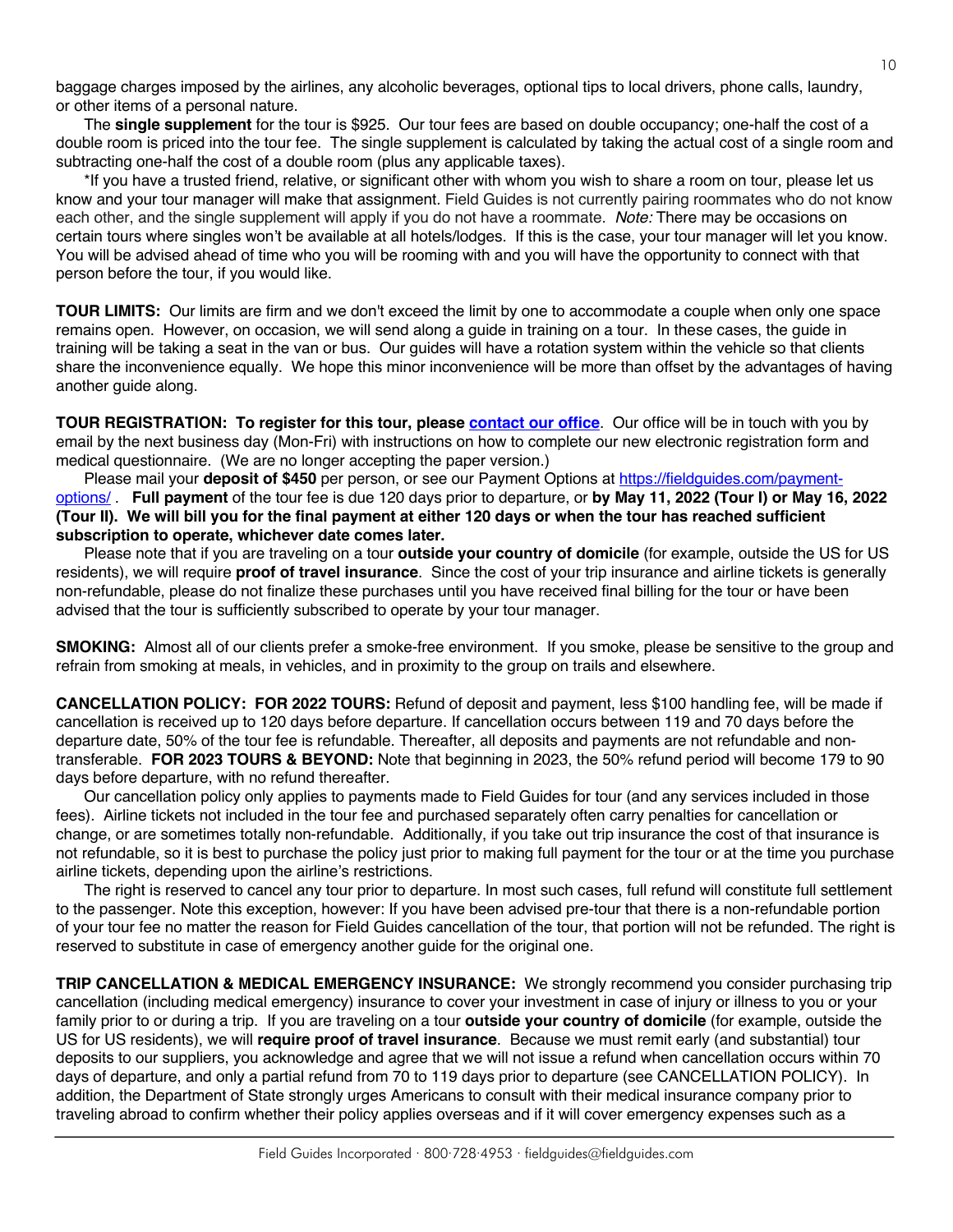medical evacuation. US medical insurance plans seldom cover health costs incurred outside the United States unless supplemental coverage is purchased. Furthermore, US Medicare and Medicaid programs do not provide payment for medical services outside the United States.

When making a decision regarding health insurance, Americans should consider that many foreign doctors and hospitals require payment in cash prior to providing service and that a medical evacuation to the United States may cost well in excess of \$50,000. Uninsured travelers who require medical care overseas often face extreme difficulties. When consulting with your insurer prior to your trip, please ascertain whether payment will be made to the overseas healthcare provider or whether you will be reimbursed later for expenses that you incur.

US citizens will receive information from us regarding optional tour cancellation/emergency medical insurance. Our agent, CSA, will insure for trip cancellation and interruption, medical coverage, travel delay, baggage loss and delay, and emergency medical transportation. If you purchase the insurance prior to, or within 24 hours of making final payment for the tour, and cover all non-refundable parts of the trip (including any non-refundable flights and in some cases, other arrangements), pre-existing conditions are covered. You may purchase your CSA policy on-line by visiting our website at https://fieldguides.com/trip-cancellation-insurance/ and clicking the link to CSA. The CSA webpage also includes a contact number.

**Currently we are unable to offer CSA insurance policies to residents of New York and Hawaii**. We have had clients provide positive feedback after acquiring insurance thru InsureMyTrip (https://www.insuremytrip.com/) in the past, and would suggest that company as an alternative. When purchasing insurance with a company other than CSA, you will want to understand whether the timing of your purchase will affect coverage before paying your first deposit. Insurance purchase requirements can vary from company to company, and such requirements could limit your options if you do not look into this until making your final payment for your tour. Please let us know if you have any questions about this.

Please note, once the insurance is purchased it is non-refundable, so please check with your tour manager prior to making the purchase to assure the tour will operate as scheduled. Citizens of other countries are urged to consult their insurance broker.

**RESPONSIBILITY:** For and in consideration of the opportunity to participate in the tour, each tour participant and each parent or legal guardian of a tour participant who is under 18 agrees to release, indemnify, and hold harmless Field Guides Incorporated, its agents, servants, employees, shareholders, officers, directors, attorneys, and contractors as more fully set forth in the Release and Indemnity Agreement on the reverse side of the registration form. Field Guides Incorporated acts only as an agent for the passenger in regard to travel, whether by railroad, motorcar, motorcoach, boat, airplane, or other means, and assumes no liability for injury, damage, loss, accident, delay, or irregularity caused by defect in such vehicles or for any reason whatsoever, including the acts, defaults, or bankruptcies of any company or person engaged in conveying the passenger or in carrying out the arrangements of the tour. You acknowledge and agree that Field Guides Incorporated is not responsible for losses or additional expenses due to delay or changes in air or other services, sickness, weather, strike, war, quarantine, or other causes. The tour participant shall bear all such losses and expenses. Field Guides Incorporated reserves the right to substitute hotels of similar category for those indicated and to make any changes in the itinerary where deemed necessary or caused by changes in air schedules. Field Guides Incorporated reserves the right to decline to accept or to retain any person as a member of any tour. Baggage is at owner's risk entirely.

Participants should be in good health and should consult a physician before undertaking a tour. If you have questions about the physical requirements of a tour, please contact our office for further information. Participants should prepare for the tour by reading the detailed itinerary, the information bulletin, and other pertinent matter provided by Field Guides. Each participant is responsible for bringing appropriate clothing and equipment as recommended in our bulletins.

Field Guides operates under permit on the Inyo National Forest, Stanislaus National Forest, Bodie SHP, and Mono Lake Tufa SNR.

In accordance with Federal law and U.S. Department of Agriculture (USDA) civil rights regulations and policies, this institution is prohibited from discriminating on the basis of race, color, national origin, sex, age, disability, and reprisal or retaliation for prior civil rights activity while at Inyo National Forest. (Not all prohibited bases apply to all programs.)

Persons with disabilities who require alternative means of communication for program information (e.g., Braille, large print, audiotape, American Sign Language, etc.) should contact the responsible State or local Agency that administers the program or USDA's TARGET Center at (202) 720-2600 (voice and TTY) or contact USDA through the Federal Relay Service at (800) 877-8339. Additionally, program information is also available in languages other than English.

To file a complaint alleging discrimination, complete the USDA Program Discrimination Complaint Form, AD-3027, found online at http://www.ascr.usda.gov/complaint\_filing\_cust.html, or at any USDA office or write a letter addressed to